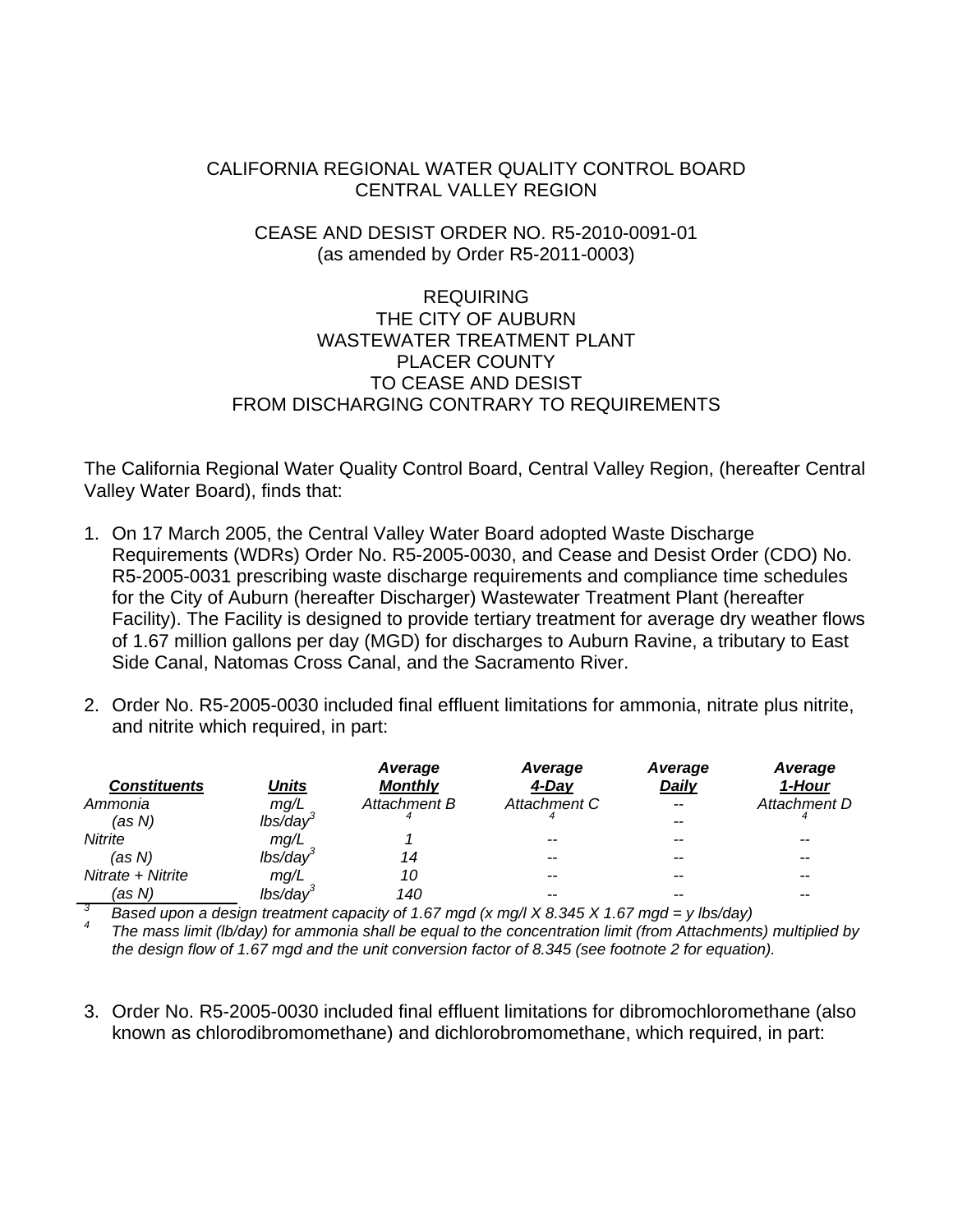| <b>Constituents</b>  | <b>Units</b> | Average<br><b>Monthly</b> | Average<br>4-Dav | Average<br>Dailv | Average<br>1-Hour | <i><b>Instantaneous</b></i><br>Maximum |
|----------------------|--------------|---------------------------|------------------|------------------|-------------------|----------------------------------------|
| Chloroform           | µg/L         | 1.1                       | $- -$            |                  |                   |                                        |
|                      | lbs/day      | 0.015                     | --               |                  | $- -$             |                                        |
| Dibromochloromethane | $\mu q/L$    | 0.41                      | --               | 0.84             | $- -$             |                                        |
|                      | lbs/day      | 0.0057                    | $-$              | 0.012            |                   |                                        |
| Dichlorobromomethane | $\mu q/L$    | 0.56                      | $- -$            | 1.0              | $- -$             | --                                     |
|                      | lbs/dav      | 0.0078                    | $- -$            | 0.014            | --                |                                        |

- 4. Order No. R5-2005-0030 included a schedule for achieving compliance with the effluent limitations for chlorodibromomethane and dichlorobromomethane by 1 December 2009. Order No. R5-2005-0030 expired on 1 March 2010.
- 5. CDO No. R5-2005-0031 included a schedule for achieving compliance with the effluent limitations for ammonia, chloroform, nitrate plus nitrite, and nitrite by 1 December 2009.
- 6. On 25 January 2008, the Central Valley Water Board rescinded CDO No. R5-2005-0031 and adopted CDO No. R5-2008-0010, which retained the 1 December 2009 compliance date for ammonia and extended the time schedules for aluminum, chlorodibromomethane, chloroform, dichlorobromomethane, nitrite, and nitrate plus nitrite. The extended compliance schedules allowed additional time for the Discharger to either upgrade its existing facility to meet all effluent limitations or to participate in a regionalization project and decommission its existing treatment facility, thus ceasing its current surface water discharge. CDO No. R5-2008-0010 required the Discharger to submit a formal decision regarding which option the Discharger had selected to achieve compliance with these constituents by 1 June 2008. If the formal decision included onsite improvements, the CDO required compliance with the final effluent limitations in Order No. R5-2005-0030 by 16 March 2011. If the formal decision included regionalization, the CDO required compliance with the final effluent limitations in Order No. R5-2005-0030 by 31 January 2013. The Discharger submitted a letter dated 30 May 2008 to the Central Valley Water Board providing a formal decision to construct improvements to the existing Facility; therefore, compliance with final effluent limitations is required by 16 March 2011.
- 7. On **22 September 2010**, the Central Valley Water Board adopted Order No. R5-2010-0090 rescinding Order No. R5-2005-0030 and prescribing renewed WDRs for the Facility. Order No. R5-2010-0090 section IV.A.1.a contains Final Effluent Limitations for Discharge Point No. 001 which read, in part, as follows:

|                                    |              | <b>Effluent Limitations</b> |                          |                                |                                        |                                               |  |  |  |  |
|------------------------------------|--------------|-----------------------------|--------------------------|--------------------------------|----------------------------------------|-----------------------------------------------|--|--|--|--|
| <b>Parameter</b>                   | <b>Units</b> | Average<br><b>Monthly</b>   | Average<br><b>Weekly</b> | <b>Maximum</b><br><b>Daily</b> | <i><b>Instantaneous</b></i><br>Minimum | <i><b>Instantaneous</b></i><br><b>Maximum</b> |  |  |  |  |
| <b>Priority Pollutants</b>         |              |                             |                          |                                |                                        |                                               |  |  |  |  |
| Chlorodibromomethane               | µg/L         | 0.41                        | $-$                      | 1.1                            | $- -$                                  | $- -$                                         |  |  |  |  |
| Chloroform                         | µg/L         | 1.1                         | $-$                      | --                             | $- -$                                  | $- -$                                         |  |  |  |  |
| Dichlorobromomethane<br>µg/L       |              | 0.56                        | $-$                      | 1.2                            | $- -$                                  | $- -$                                         |  |  |  |  |
| <b>Non-Conventional Pollutants</b> |              |                             |                          |                                |                                        |                                               |  |  |  |  |

### *"Table 6. Final Effluent Limitations*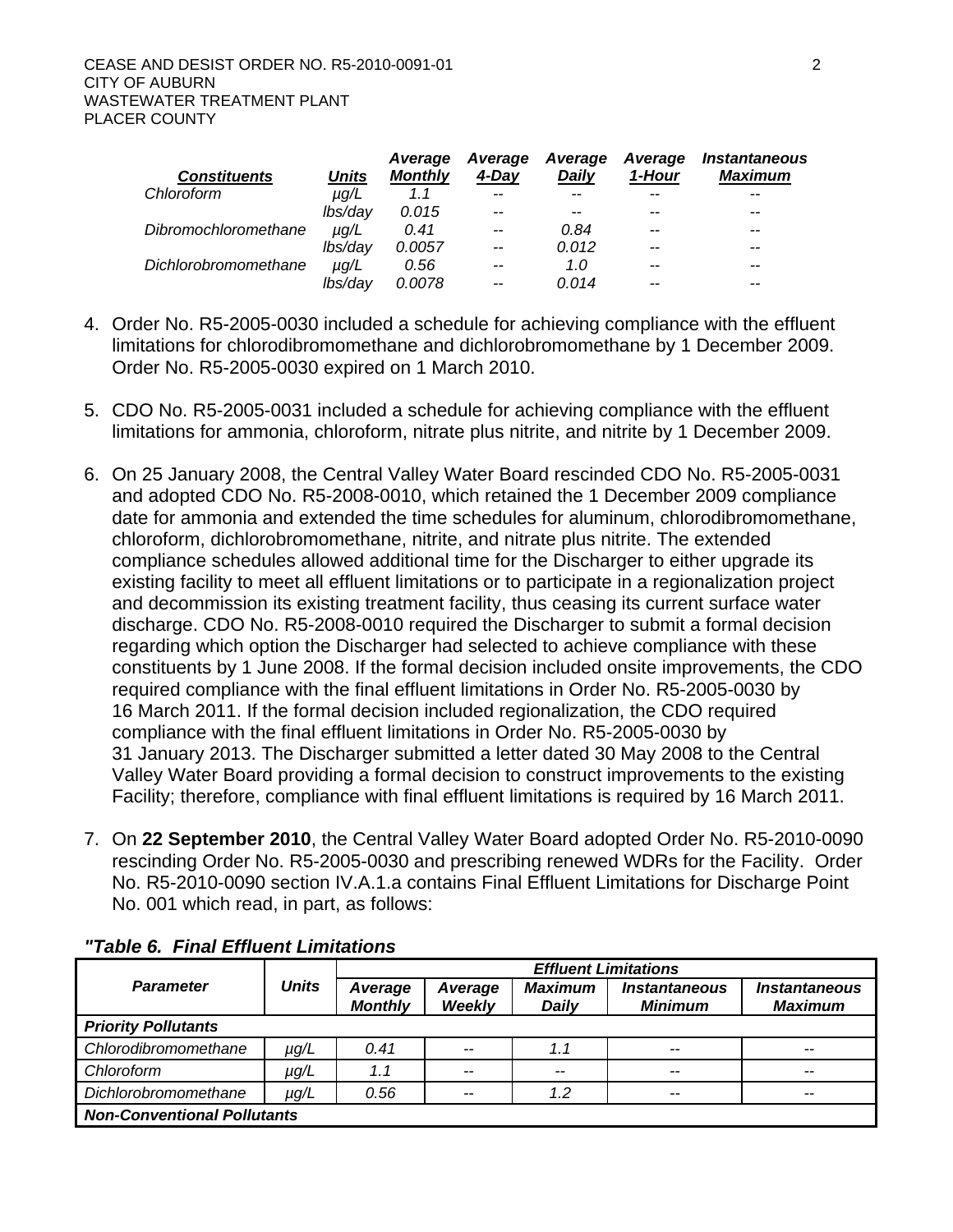|                                       |              | <b>Effluent Limitations</b> |                          |                         |                                               |                                               |  |  |  |
|---------------------------------------|--------------|-----------------------------|--------------------------|-------------------------|-----------------------------------------------|-----------------------------------------------|--|--|--|
| <b>Parameter</b>                      | <b>Units</b> | Average<br><b>Monthly</b>   | Average<br><b>Weekly</b> | <b>Maximum</b><br>Daily | <i><b>Instantaneous</b></i><br><b>Minimum</b> | <i><b>Instantaneous</b></i><br><b>Maximum</b> |  |  |  |
|                                       |              |                             |                          |                         |                                               |                                               |  |  |  |
| Ammonia Nitrogen,                     | mg/L         | 1.9                         | --                       | 5.8                     | $- -$                                         | $- -$                                         |  |  |  |
| Total (as N)                          | lbs/day      | 26                          | --                       | 81                      | $- -$                                         | $- -$                                         |  |  |  |
| <b>Nitrate Plus Nitrite</b><br>(as N) | mg/L         | 10                          | --                       |                         |                                               |                                               |  |  |  |
| Nitrite Nitrogen, Total<br>(as N)     | mg/L         | 1.0                         |                          |                         |                                               | --                                            |  |  |  |

 *Mass-based effluent limitations are based on a permitted average dry weather flow of 1.67 MGD.* 

- 8. Section 13301 of the California Water Code (CWC) states in part, "*When a regional board finds that a discharge of waste is taking place or threatening to take place in violation of requirements or* discharge *prohibitions prescribed by the regional board or the state board, the board may issue an order to cease and desist and direct that those persons not complying with the requirements or discharge prohibitions (a) comply forthwith, (b) comply in accordance with a time schedule set by the board, or (c) in the event of a threatened violation, take appropriate remedial or preventative action. In the event of an existing or threatened violation of waste discharge requirements in the operation of a community sewer system, cease and desist orders may restrict or prohibit the volume, type, or concentration of waste that might be added to such system by dischargers who did not discharge into the system prior to the issuance of the cease and desist order. Cease and desist orders may be issued directly by a board, after notice and hearing, or in accordance with the procedure set forth in Section 13302.*"
- 9. The Central Valley Water Board finds that the Discharger is not able to consistently comply with the effluent limitations for ammonia, chlorodibromomethane, chloroform, dichlorobromomethane, nitrate plus nitrite, and nitrite. The schedules for completing the actions necessary to achieve full compliance exceed the adoption date of this Order. Additional time is necessary to provide the necessary treatment to comply with the requirements of Order No. R5-2010-0090. New time schedules are necessary in a CDO for all the constituents listed above. These limitations were new requirements that became applicable to the Order after the effective date of adoption of the WDRs, and after 1 July 2000, for which new or modified control measures are necessary in order to comply with the limitation, and the new or modified control measures cannot be designed, installed, and put into operation within 30 calendar days.
- 10. Immediate compliance with the effluent limitations for ammonia, chlorodibromomethane, chloroform, dichlorobromomethane, nitrate plus nitrite, and nitrite is not possible or practicable. The Clean Water Act and the California Water Code authorize time schedules for achieving compliance.

Consistent with CDO No. R5-2008-0010, the Regional Water Board is providing no later than 16 March 2011 for the Discharger to comply with the requirements for chlorodibromomethane, chloroform, dichlorobromomethane, nitrate plus nitrite, and nitrite.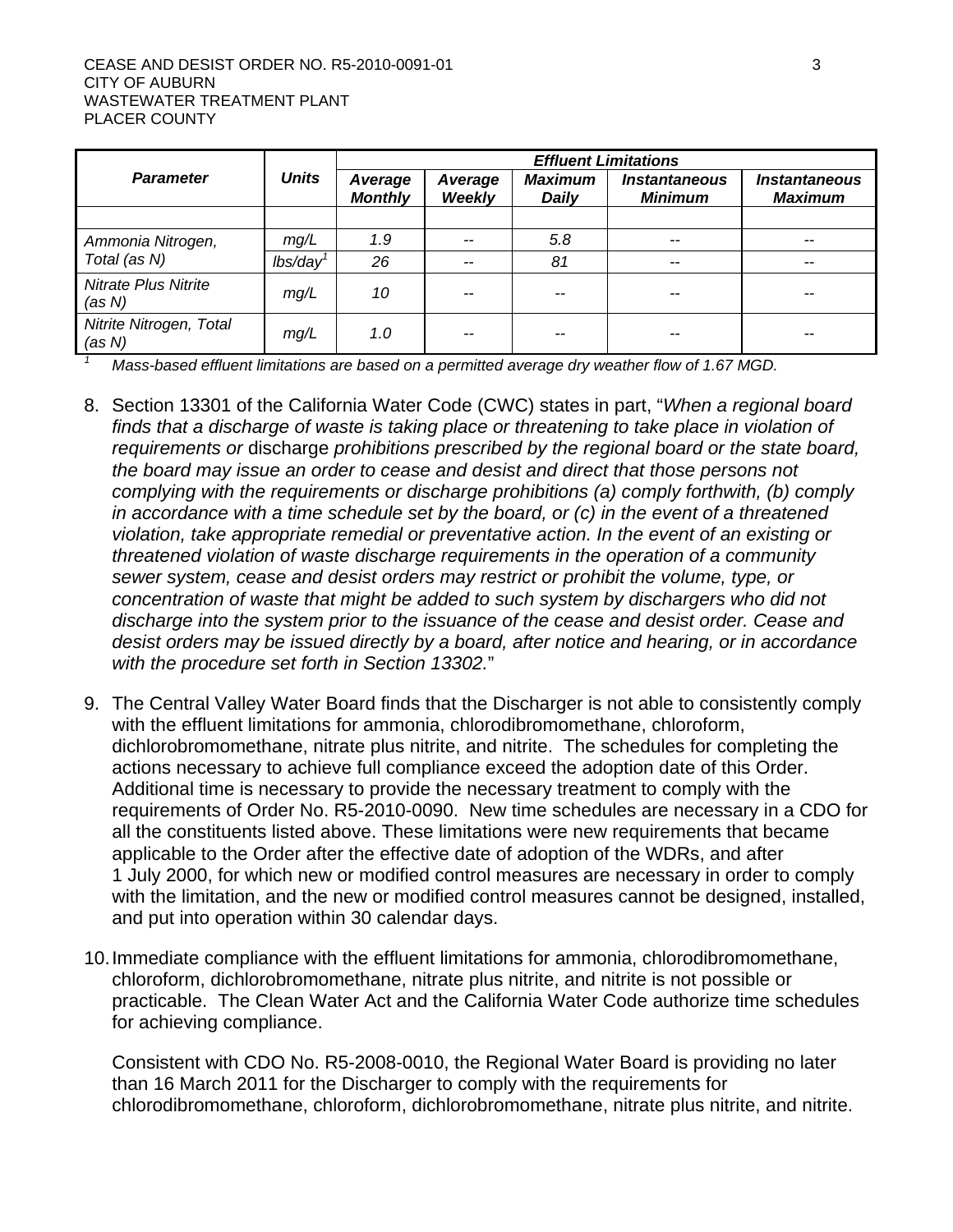The Discharger indicated in the *City of Auburn Wastewater Treatment Plant Infeasibility Report for Effluent Ammonia* (Infeasibility Report) submitted 10 July 2010 that additional time is required to comply with the final effluent limitations for ammonia. The Discharger identified five possible compliance options in the Infeasibility Report, which include:

- Option 1 Optimizing control of the aerators within the existing oxidation ditch;
- Option 2 Constructing a separate anoxic zone upstream of the existing oxidation ditch;
- Option 3 Adding a second oxidation ditch with a reduction in flows to each oxidation ditch;
- Option 4 Providing full nitrification in the existing oxidation ditch and adding methanol to encourage denitrification in the tertiary sand filters; and
- Option 5 Operating the existing oxidation ditch to provide full denitrification and obtain a dilution credit for nitrate.

The Discharger estimated in the Infeasibility Report that up to 2 ½ years are necessary to complete the necessary actions if Option 1 or Option 5 are selected and that up to 4 years are necessary to complete the necessary actions if Option 2, Option 3, or Option 4 are selected. The Regional Water Board is providing no later than 1 March 2013, if Option 1 or Option 5 is selected, or 1 September 2014, if Option 2, Option 3, or Option 4 is selected, for the Discharger to comply with these requirements.

### **Mandatory Minimum Penalties**

- 11. CWC section 13385(h) and (i) require the Central Valley Water Board to impose mandatory minimum penalties (MMPs) upon dischargers that violate certain effluent limitations. CWC section 13385(j) exempts certain violations from mandatory minimum penalties "*where the waste discharge is in compliance with either a cease and desist order issued pursuant to Section 13301 or a time schedule order issued pursuant to Section 13300, if all the [specified] requirements are met…For the purposes of this subdivision, the time schedule may not exceed five years in length….*"
- 12. By statute, a Cease and Desist Order or Time Schedule Order may provide protection from MMPs for no more than five years. Consistent with CDO No. R5-2008-0010, this compliance with this Order exempts the Discharger from mandatory minimum penalties for violations of the final effluent limitations for chlorodibromomethane and dichlorobromomethane in accordance with CWC section 13385(j)(3). Protection from MMPs for these constituents begins on the adoption date of this Order and may not extend beyond 16 March 2011.
- 13. Compliance schedules for the more stringent fixed effluent limitations for ammonia in Order No. R5-2010-0090 have not previously been included in an enforcement order. Therefore, compliance with this Order exempts the Discharger from mandatory minimum penalties for violations of the final effluent limitations for ammonia in accordance with CWC section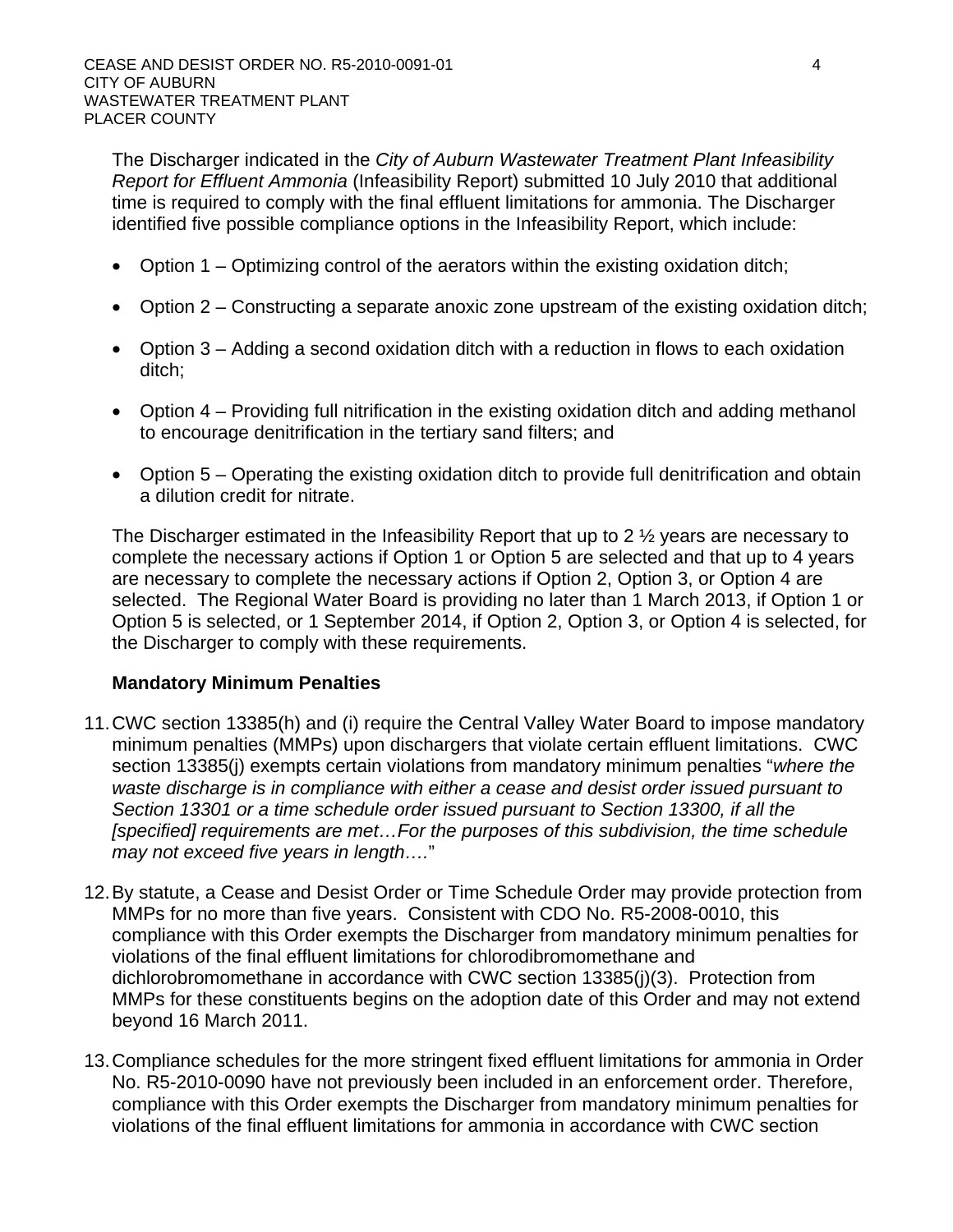13385(j)(3). Protection from MMPs for ammonia begins on the adoption date of this Order and may not extend beyond 1 March 2013 if Option 1 or Option 5 is selected, or 1 September 2014 if Option 2, Option 3, or Option 4 is selected.

- 14. CWC section 13385(j)(3) requires the preparation and implementation of a pollution prevention plan pursuant to section 13263.3 of the CWC. This Order requires the Discharger to update and implement the existing pollution prevention plans for ammonia, chlorodibromomethane, and dichlorobromomethane in order to effectively reduce the effluent concentrations by source control measures.
- 15. Because CDO Nos. R5-2005-0031 and R5-2008-0010 provided the Discharger with five years to comply with effluent limitations for chloroform, nitrate plus nitrite, and nitrite, the exception from mandatory minimum penalties pursuant to CWC section 13385(j)(3) does not apply for these parameters. Pursuant to CWC section 13263.3(d)(1)(D), this Order requires the Discharger to update and implement the existing pollution prevention plans for these parameters.
- 16. The time schedules for completion of actions necessary to bring the waste discharge into compliance is less than one year. This Order includes interim requirements and dates for their achievement. The time schedules do not exceed five years.
- 17. The compliance time schedule in this Order includes interim effluent limitations for ammonia, chlorodibromomethane, chloroform, dichlorobromomethane, nitrate plus nitrite, and nitrite. In developing the interim limitations for chlorodibromomethane, chloroform, dichlorobromomethane, nitrate plus nitrite, and nitrite, where there are 10 sampling data points or more, sampling and laboratory variability is accounted for by establishing interim limits that are based on normally distributed data where 99.9 percent of the data points will lie within 3.3 standard deviations of the mean (*Basic Statistical Methods for Engineers and Scientists, Kennedy and Neville, Harper and Row, 3rd Edition, January 1986*). Where actual sampling shows an exceedance of the proposed mean plus 3.3-standard deviation interim limit, the maximum detected concentration has been established as the interim limitation. In developing the interim limitations, when there are less than 10 sampling data points available, the USEPA *Technical Support Document for Water Quality- based Toxics Control* ((EPA/505/2-90-001), TSD) recommends a coefficient of variation of 0.6 be utilized as representative of wastewater effluent sampling. The TSD recognizes that a minimum of 10 data points is necessary to conduct a valid statistical analysis. The multipliers contained in Table 5-2 of the TSD are used to determine a maximum daily limitation based on a longterm average objective. In this case, the long-term average objective is to maintain, at a minimum, the current plant performance level. Therefore, when there are less than 10 sampling points for a constituent, an interim limitation is based on 3.11 times the maximum observed effluent concentration to obtain the daily maximum interim limitation (TSD, Table 5-2). The following table summarizes the calculations of the interim performance-based effluent limitations for chlorodibromomethane, chloroform, dichlorobromomethane, nitrate plus nitrite, and nitrite: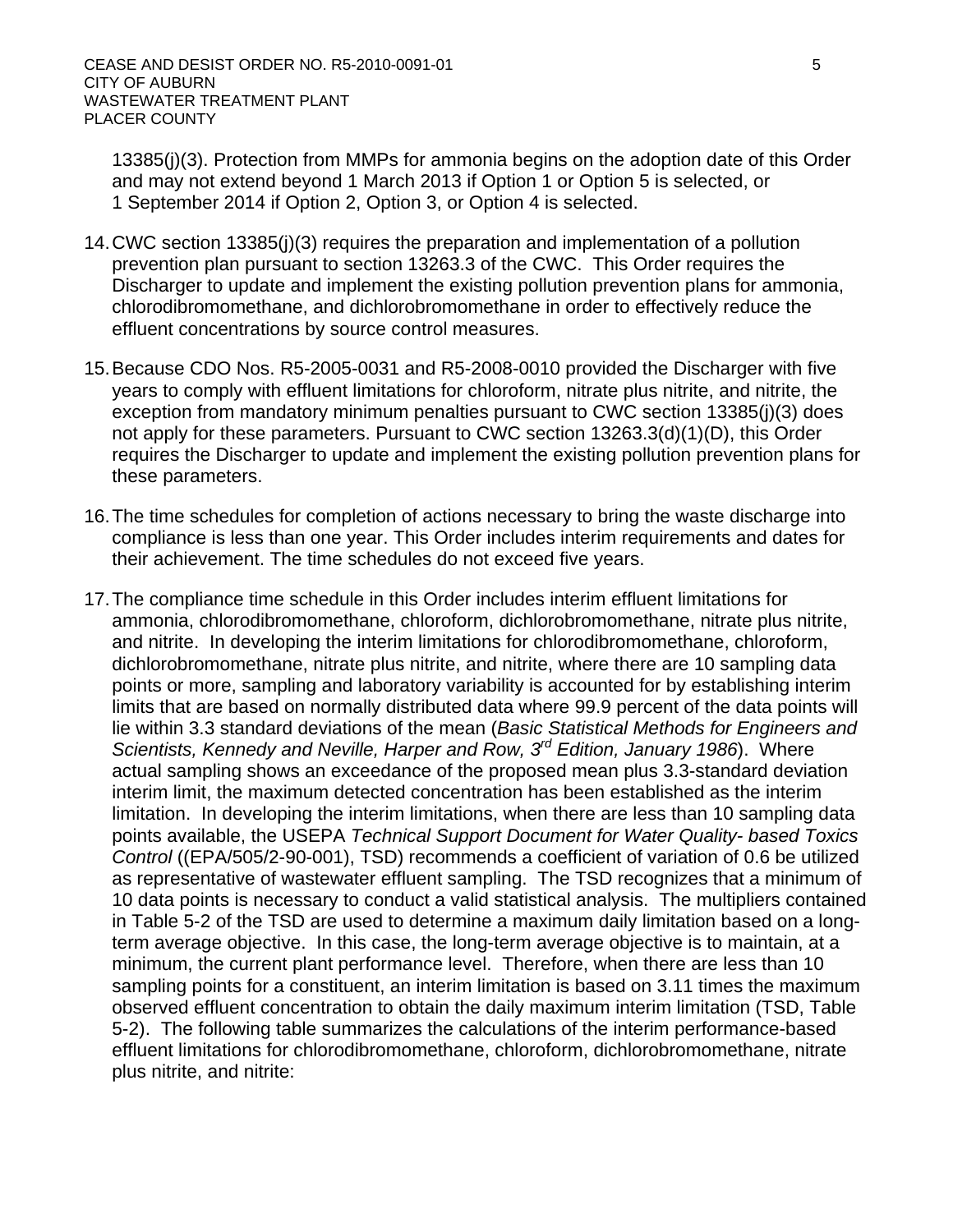| <b>Parameter</b>                  | <b>Units</b> | <b>MEC</b> | Mean | Std.<br>Dev. | # of<br><b>Samples</b> | <b>Interim Maximum Daily Effluent</b><br>Limitation |
|-----------------------------------|--------------|------------|------|--------------|------------------------|-----------------------------------------------------|
| Chlorodibromomethane              | $\mu$ g/L    | 1.9        | 0.45 | 0.52         | 38                     | 2.2                                                 |
| Chloroform                        | $\mu$ g/L    | 56         | 21   | 14           | 38                     | 67                                                  |
| Dichlorobromomethane              | $\mu$ g/L    | 10         | 3.9  | 2.6          | 38                     | 12                                                  |
| Nitrate Plus Nitrite (as N)       | mg/L         | 19         | 4.7  | 3.9          | 71                     | 19 <sup>1</sup>                                     |
| Nitrite Nitrogen, Total<br>(as N) | mg/L         | 2.1        | 0.12 | 0.29         | 71                     | 2.1                                                 |

### **Interim Effluent Limitation Calculation Summary**

 $1$  Because the maximum effluent concentration for this parameter was greater than the statistically calculated effluent limitations, the interim limitation was established at the maximum effluent concentration.

Interim limitations for ammonia are established as the pH- and temperature-based floating limitations established in Order No. R5-2005-0030.

- 18. The Regional Water Board finds that the Discharger can undertake source control and treatment plant measures to maintain compliance with the interim limitations included in this Order. Interim limitations are established when compliance with the final effluent limitations cannot be achieved by the existing discharge. Discharge of constituents in concentrations in excess of the final effluent limitations, but in compliance with the interim effluent limitations, can significantly degrade water quality and adversely affect the beneficial uses of the receiving stream on a long-term basis. The interim limitations, however, establish an enforceable ceiling concentration until compliance with the effluent limitation can be achieved.
- 19. Issuance of this Order is exempt from the provisions of the California Environmental Quality Act (Public Resources Code, Section 21000, et seq.) ("CEQA") for the following reasons, each of which is an independent basis for exemption.
	- a. This Order does not modify any compliance dates or other requirements of NPDES Order No. R5-2005-0030, which requires compliance with the effluent limitations addressed by this Order. This Order serves to enforce Order No. R5-2005-0030. This Order is exempt from CEQA under Water Code Section 13389, since the adoption or modification of a NPDES permit for an existing source is exempt and this Order only serves to implement a NPDES permit. (*Pacific Water Conditioning Ass'n, Inc. v. City Council of City of Riverside* (1977) 73 Cal.App.3d 546, 555-556.).
	- b. This Order does not have the potential to cause a significant impact on the environment (Title 14 CCR section 15061(b)(3)) and is not a "project" as defined by CEQA. This Order enforces preexisting requirements to improve the quality of ongoing discharges that are part of the CEQA "baseline"; and includes interim effluent limitations to ensure that discharges do not increase above the CEQA baseline. This Order imposes requirements that will maintain the CEQA baseline while the Discharger attains compliance with the existing requirements. The pollution prevention plan will identify source control measures in order to meet the preexisting effluent limitations. Since the compliance schedule is as short as possible and any actions to comply with the existing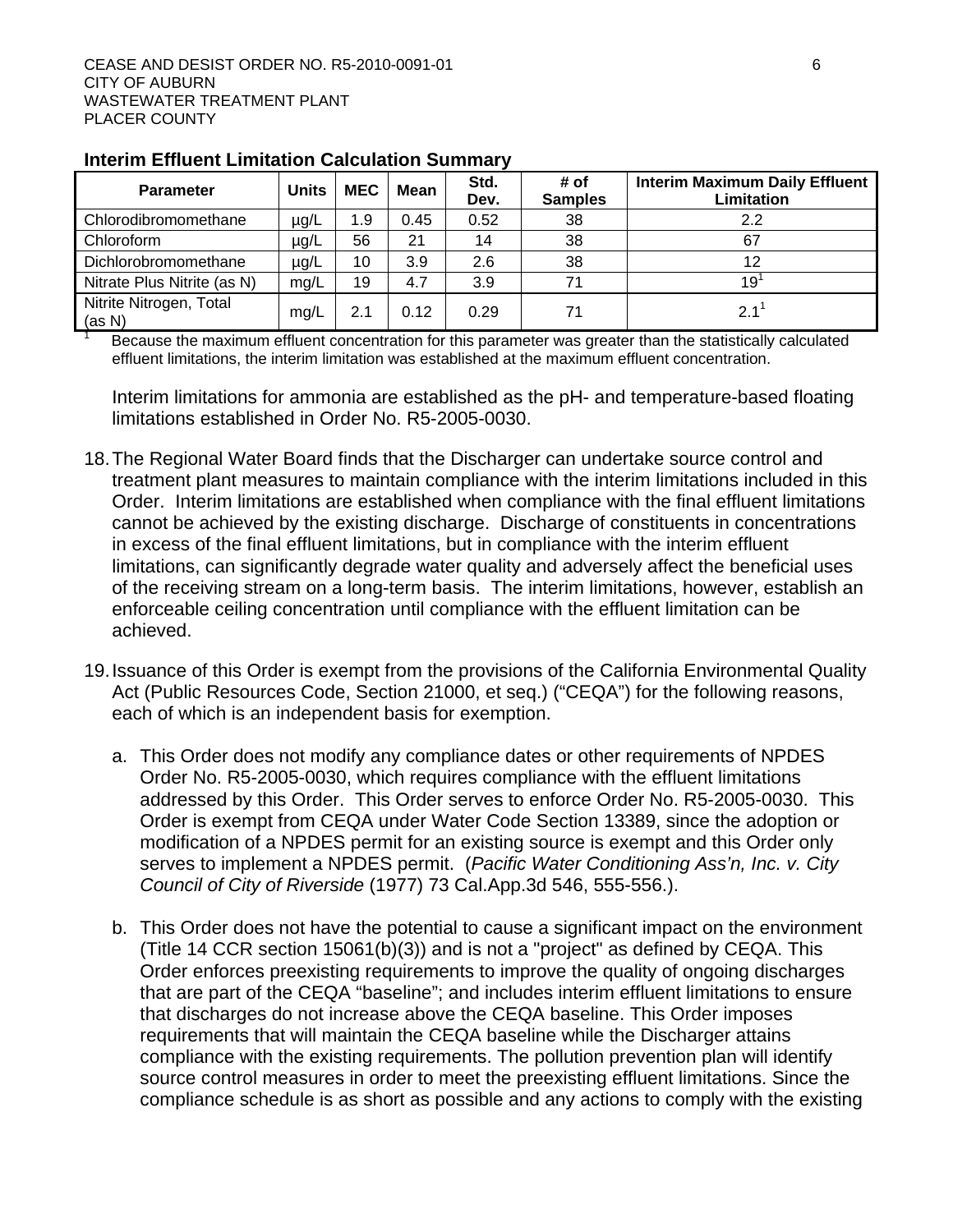requirements are already required, this Order does not allow or cause any environmental impacts to occur; those impacts would occur regardless of this Order.

- c. Which source control measures the Discharger will identify or select for implementation as a result of source control review in the pollution prevention plan is indefinite and uncertain. In addition, the Discharger is required to study alternatives and potential adverse impacts in its pollution prevention plan, under Water Code Section 13263.3(d)(2).
- d. This Order is exempt pursuant to CEQA Guidelines Section 15321. The discharges subject to this Order are not "hazardous materials." Also, the discharges occur offsite and do not occur at the site itself.
- 20. On **22 September 2010**, in Rancho Cordova, California, after due notice to the Discharger and all other affected persons, the Central Valley Water Board conducted a public hearing at which evidence was received to consider an amendment to a Cease and Desist Order under CWC section 13301 to amend a time schedule to achieve compliance with waste discharge requirements.

**IT IS HEREBY ORDERED THAT** Cease and Desist Order No. R5-2008-0010 is rescinded, and, pursuant to CWC Section 13301:

1. The Discharger shall comply with the following time schedule to ensure compliance with the final effluent limitations in R5-2010-0090 for chlorodibromomethane, chloroform, dichlorobromomethane, nitrate plus nitrite, and nitrite:

- i. Update and implement Pollution Prevention Plan<sup>1</sup> as specified in CWC Section 13263.3 for chlorodibromomethane, chloroform, dichlorobromomethane, nitrate plus nitrite, and nitrite
- **Task Date Due**

**16 March 2011** 

Within **90 days** after adoption of this Order

- ii. Progress Report<sup>2</sup> **1 December 2010**
- iii. Full compliance with chlorodibromomethane, chloroform, dichlorobromomethane, nitrate plus nitrite, and nitrite effluent limitations

<sup>1</sup> The pollution prevention plan shall be updated and implemented for chlorodibromomethane, chloroform, dichlorobromomethane, nitrate plus nitrite, and nitrite, as appropriate, and shall meet the requirements specified in CWC section 13263.3.

The progress report shall detail what steps have been implemented towards achieving compliance with waste discharge requirements, including studies, construction progress, evaluation of measures implemented, and recommendations for additional measures as necessary to achieve full compliance by the final date.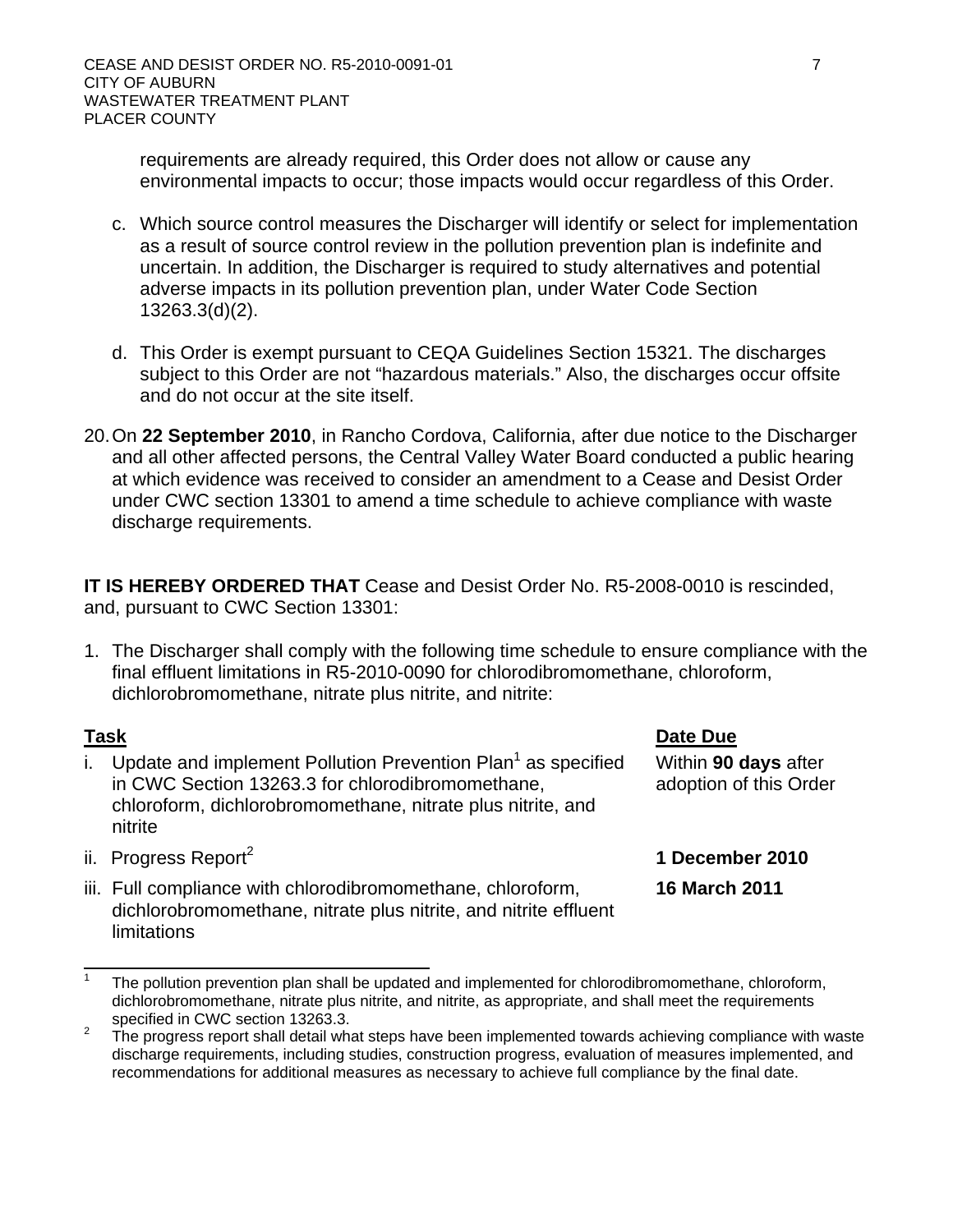2. The Discharger shall comply with the following time schedule to ensure compliance with the final effluent limitations in R5-2010-0090 for ammonia:

| i. Submit Method of Compliance |
|--------------------------------|
| Workplan/Schedule <sup>1</sup> |

- ii. Update and implement Pollution Prevention Plan<sup>2</sup> as specified in CWC Section 13263.3 for ammonia
- iii. Complete collection of data to confirm process performance<sup>3</sup>
- iv. Complete necessary process enhancements<sup>3</sup> 1 March 2013
- v. Complete financial planning, CEQA documentation, and final design of improvements<sup>4</sup>
- vi. Obtain bids and project funding and award construction contract<sup>4</sup>
- vii. Complete construction of improvements **1 September 2014**
- viii Complete collection of data and perform mixing zone study $5$
- 
- x. Reopen Order No. R5-2010-0090 to revise effluent limitations for nitrate plus nitrite $5$
- 

xii. Full compliance with ammonia effluent limitations

**Task Date Due** 

Within **6 months** after adoption of this Order

Within **90 days** after adoption of this **Order** 

- **1 March 2012**
- - **1 September 2012**
	- **1 March 2013**
- 
- **1 March 2012**
- ix. Modify diffuser5 **1 September 2012** 
	- **1 March 2013**

xi. Progress Reports6 **30 January, annually,** after approval of work plan until final compliance

- **1 March 20133,5**
- **1 September 20144**

<sup>1</sup> The Method of Compliance Workplan/Schedule shall indicate the preferred option as described in the 10 July 2010 *City of Auburn Wastewater Treatment Plant Infeasibility Report for Effluent Ammonia* (Nexgen

Utility Management) and as outlined in Finding 10 of this Order.<br><sup>2</sup> The pollution prevention plan shall be updated and implemented for ammonia, as appropriate, and shall meet the requirements specified in CWC section 13263.3.

If Option 1 is the preferred alternative identified in the Method of Compliance Workplan/Schedule submitted in accordance with Task i.

<sup>4</sup> If Option 2, Option 3, or Option 4 is the preferred alternative identified in the Method of Compliance Workplan/Schedule submitted in accordance with Task i.

<sup>5</sup> If Option 5 is the preferred alternative identified in the Method of Compliance Workplan/Schedule submitted in accordance with Task i.

<sup>6</sup> The progress reports shall detail what steps have been implemented towards achieving compliance with waste discharge requirements, including studies, construction progress, evaluation of measures implemented, and recommendations for additional measures as necessary to achieve full compliance by the final date.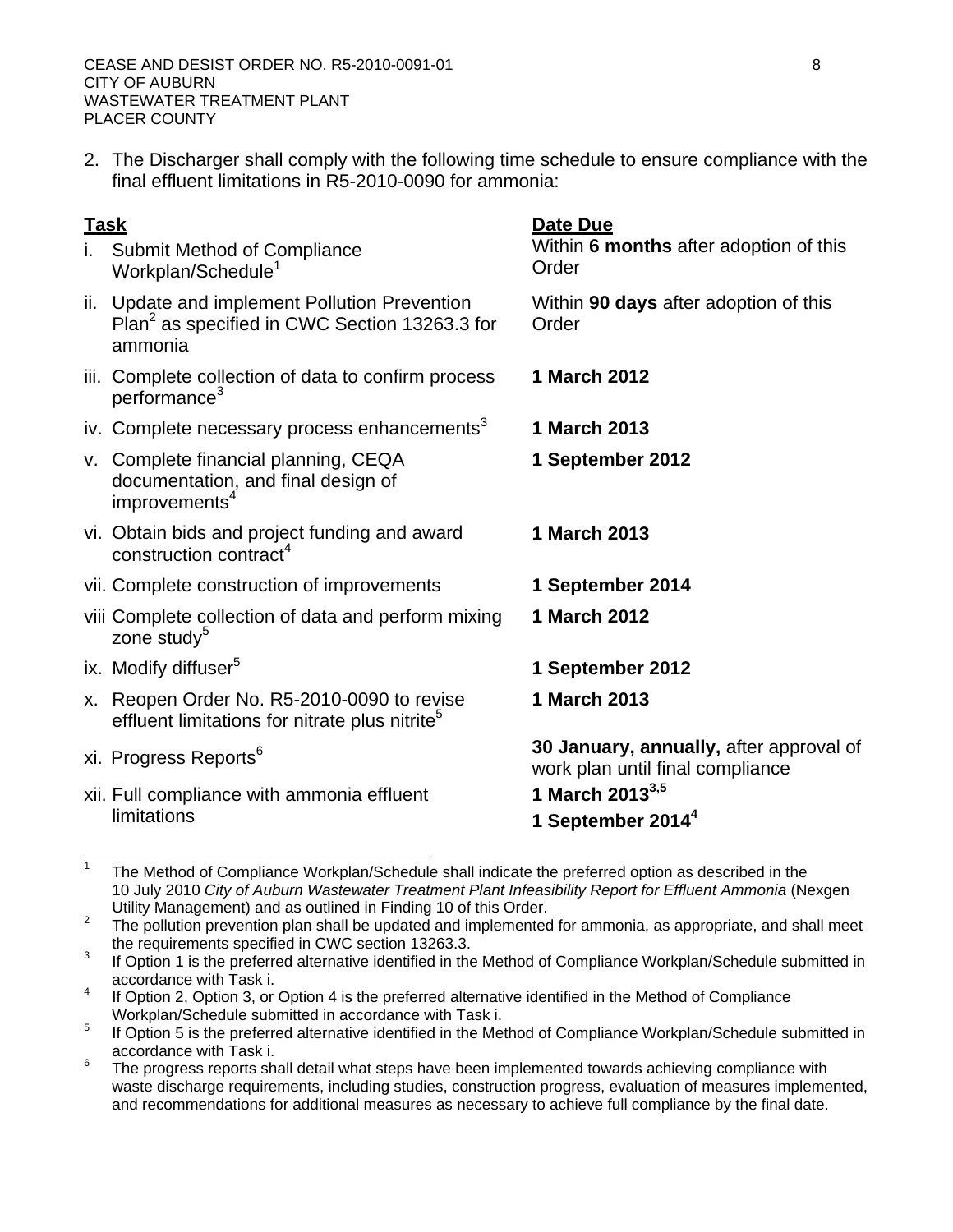3. The following interim effluent limitations for chlorodibromomethane, chloroform, dichlorobromomethane, nitrate plus nitrite, and nitrite shall be effective immediately, and shall remain in effect through **15 March 2011**, or when the Discharger is able to come into compliance with the final effluent limitations, whichever is sooner.

| <b>Parameter</b>               | <b>Units</b> | <b>Maximum Daily</b><br><b>Effluent Limitation</b> |
|--------------------------------|--------------|----------------------------------------------------|
| Chlorodibromomethane           | $\mu$ g/L    | 2.2                                                |
| Chloroform                     | $\mu$ g/L    | 67                                                 |
| Dichlorobromomethane           | µg/L         | 12                                                 |
| Nitrate Plus Nitrite (as N)    | mg/L         | 19                                                 |
| Nitrite Nitrogen, Total (as N) | ma/l         | 21                                                 |

- 4. The following interim effluent limitations for ammonia shall be effective immediately, and shall remain in effect through 28 February 2013, if Option 1 or Option 5 is selected, or 31 August 2014, if Option 2, Option 3, or Option 4 is selected, or when the Discharger is able to come into compliance with the final effluent limitations, whichever is sooner.
	- a. Interim 1-Hour Average Effluent Limitations for Ammonia

| $pH^1$ | Ammonia Nitrogen, Total (as N)<br>1-Hour Average Effluent Limitation (mg/L) |  |  |  |  |  |  |  |  |
|--------|-----------------------------------------------------------------------------|--|--|--|--|--|--|--|--|
| 6.5    | 32.6                                                                        |  |  |  |  |  |  |  |  |
| 6.6    | 31.3                                                                        |  |  |  |  |  |  |  |  |
| 6.7    | 29.8                                                                        |  |  |  |  |  |  |  |  |
| 6.8    | 28.0                                                                        |  |  |  |  |  |  |  |  |
| 6.9    | 26.2                                                                        |  |  |  |  |  |  |  |  |
| 7.0    | 24.1                                                                        |  |  |  |  |  |  |  |  |
| 7.1    | 21.9                                                                        |  |  |  |  |  |  |  |  |
| 7.2    | 19.7                                                                        |  |  |  |  |  |  |  |  |
| 7.3    | 17.5                                                                        |  |  |  |  |  |  |  |  |
| 7.4    | 15.3                                                                        |  |  |  |  |  |  |  |  |
| 7.5    | 13.3                                                                        |  |  |  |  |  |  |  |  |
| 7.6    | 11.4                                                                        |  |  |  |  |  |  |  |  |
| 7.7    | 9.64                                                                        |  |  |  |  |  |  |  |  |
| 7.8    | 8.11                                                                        |  |  |  |  |  |  |  |  |
| 7.9    | 6.77                                                                        |  |  |  |  |  |  |  |  |
| 8.0    | 5.62                                                                        |  |  |  |  |  |  |  |  |
| 8.1    | 4.64                                                                        |  |  |  |  |  |  |  |  |
| 8.2    | 3.83                                                                        |  |  |  |  |  |  |  |  |
| 8.3    | 3.15                                                                        |  |  |  |  |  |  |  |  |
| 8.4    | 2.59                                                                        |  |  |  |  |  |  |  |  |
| 8.5    | 2.14                                                                        |  |  |  |  |  |  |  |  |
| 8.6    | 1.77                                                                        |  |  |  |  |  |  |  |  |
| 8.7    | 1.47                                                                        |  |  |  |  |  |  |  |  |
| 8.8    | 1.23                                                                        |  |  |  |  |  |  |  |  |
| 8.9    | 1.04                                                                        |  |  |  |  |  |  |  |  |
| 9.0    | 0.885                                                                       |  |  |  |  |  |  |  |  |
| 1      | Effluent pH at time of sampling.                                            |  |  |  |  |  |  |  |  |
|        | (0.27C)<br>$\Omega$                                                         |  |  |  |  |  |  |  |  |

$$
CMC = \left(\frac{0.275}{1 + 10^{7.204 - pH}} + \frac{39.0}{1 + 10^{pH - 7.204}}\right)
$$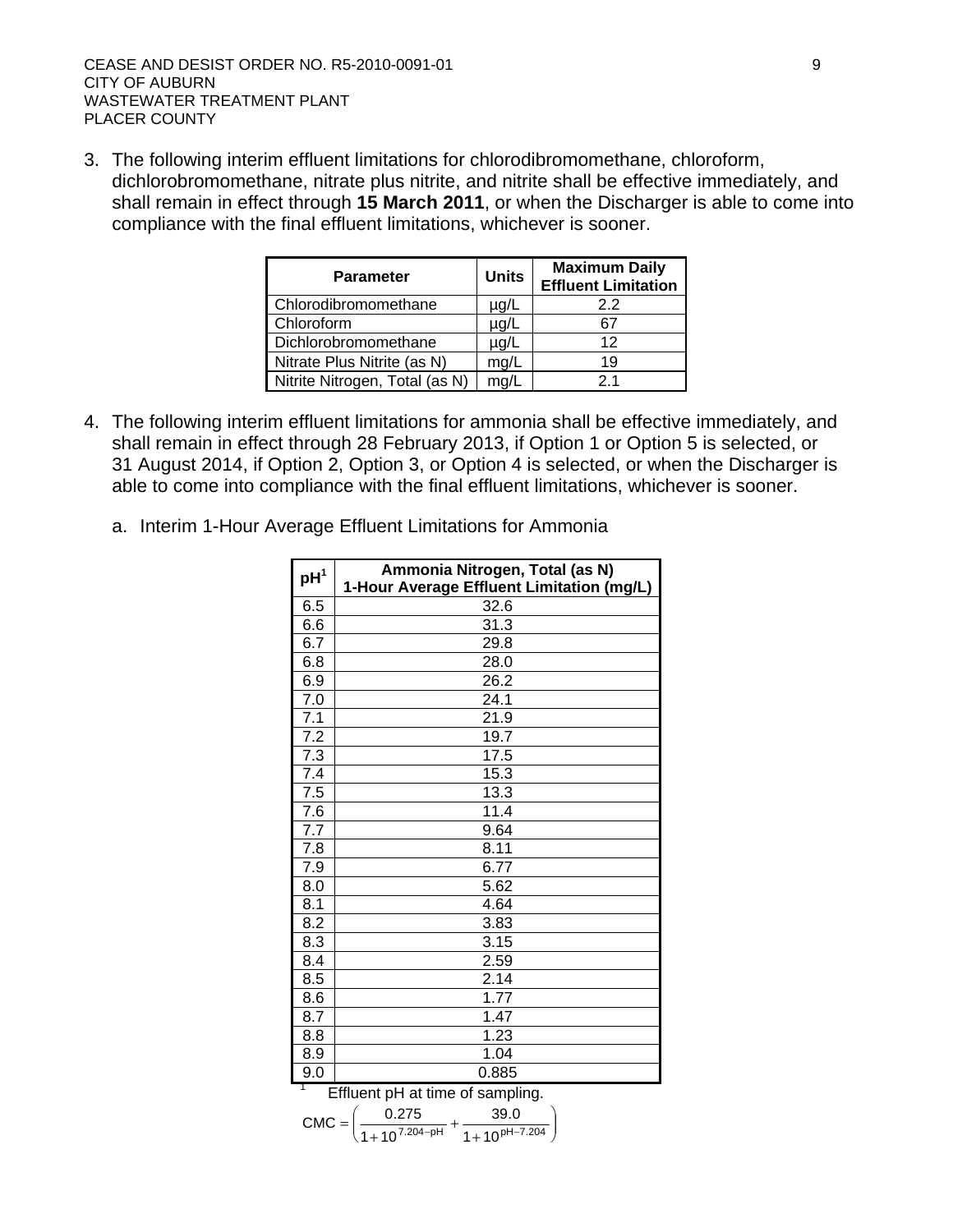|                 | Ammonia Nitrogen, Total (as N)<br>4-Day Average Effluent Limitation (mg/L) |      |      |       |                                  |       |       |       |       |       |  |
|-----------------|----------------------------------------------------------------------------|------|------|-------|----------------------------------|-------|-------|-------|-------|-------|--|
| pH <sup>1</sup> |                                                                            |      |      |       | Temperature (°C/°F) <sup>2</sup> |       |       |       |       |       |  |
|                 | $\bf{0}$                                                                   | 14   | 16   | 18    | 20                               | 22    | 24    | 26    | 28    | 30    |  |
|                 | (32)                                                                       | (57) | (61) | (64)  | (68)                             | (72)  | (75)  | (79)  | (82)  | (86)  |  |
| 6.5             | 16.7                                                                       | 16.7 | 15.1 | 13.3  | 11.8                             | 10.3  | 9.04  | 7.95  | 6.99  | 6.14  |  |
| 6.6             | 16.4                                                                       | 16.4 | 14.9 | 13.1  | 11.5                             | 10.1  | 8.91  | 7.83  | 6.88  | 6.05  |  |
| 6.7             | 16.1                                                                       | 16.1 | 14.6 | 12.9  | 11.3                             | 9.94  | 8.74  | 7.68  | 6.75  | 5.94  |  |
| 6.8             | 15.7                                                                       | 15.7 | 14.3 | 12.8  | 11.1                             | 9.71  | 8.54  | 7.51  | 6.60  | 5.80  |  |
| 6.9             | 15.3                                                                       | 15.3 | 13.9 | 12.2  | 10.7                             | 9.44  | 8.30  | 7.30  | 6.41  | 5.64  |  |
| 7.0             | 14.8                                                                       | 14.8 | 13.4 | 11.8  | 10.4                             | 9.12  | 8.02  | 7.05  | 6.19  | 5.45  |  |
| 7.1             | 14.2                                                                       | 14.2 | 12.9 | 11.3  | 9.95                             | 8.75  | 7.69  | 6.76  | 5.94  | 5.22  |  |
| 7.2             | 13.5                                                                       | 13.5 | 12.3 | 10.8  | 9.46                             | 8.32  | 7.31  | 6.43  | 5.65  | 4.97  |  |
| 7.3             | 12.7                                                                       | 12.7 | 11.5 | 10.1  | 8.91                             | 7.84  | 6.89  | 6.05  | 5.32  | 4.68  |  |
| 7.4             | 11.8                                                                       | 11.8 | 10.8 | 9.46  | 8.31                             | 7.31  | 6.42  | 5.65  | 4.96  | 4.36  |  |
| 7.5             | 10.9                                                                       | 10.9 | 9.92 | 8.72  | 7.66                             | 6.74  | 5.92  | 5.20  | 4.57  | 4.02  |  |
| 7.6             | 9.94                                                                       | 9.94 | 9.03 | 7.94  | 6.98                             | 6.14  | 5.39  | 4.74  | 4.17  | 3.66  |  |
| 7.7             | 8.95                                                                       | 8.95 | 8.13 | 7.15  | 6.28                             | 5.52  | 4.85  | 4.27  | 3.75  | 3.30  |  |
| 7.8             | 7.96                                                                       | 7.96 | 7.23 | 6.36  | 5.59                             | 4.91  | 4.32  | 3.79  | 3.34  | 2.93  |  |
| 7.9             | 6.99                                                                       | 6.99 | 6.36 | 5.59  | 4.91                             | 4.32  | 3.80  | 3.34  | 2.93  | 2.58  |  |
| 8.0             | 6.08                                                                       | 6.08 | 5.53 | 4.86  | 4.27                             | 3.76  | 3.30  | 2.90  | 2.55  | 2.24  |  |
| 8.1             | 5.24                                                                       | 5.24 | 4.77 | 4.19  | 3.68                             | 3.24  | 2.85  | 2.50  | 2.20  | 1.93  |  |
| 8.2             | 4.48                                                                       | 4.48 | 4.07 | 3.58  | 3.15                             | 2.77  | 2.43  | 2.14  | 1.88  | 1.65  |  |
| 8.3             | 3.81                                                                       | 3.81 | 3.46 | 3.04  | 2.68                             | 2.35  | 2.07  | 1.82  | 1.60  | 1.40  |  |
| 8.4             | 3.22                                                                       | 3.22 | 2.93 | 2.58  | 2.26                             | 1.99  | 1.75  | 1.54  | 1.35  | 1.19  |  |
| 8.5             | 2.72                                                                       | 2.72 | 2.48 | 2.18  | 1.91                             | 1.68  | 1.48  | 1.30  | 1.14  | 1.00  |  |
| 8.6             | 2.30                                                                       | 2.30 | 2.09 | 1.84  | 1.61                             | 1.42  | 1.25  | 1.10  | 0.964 | 0.848 |  |
| 8.7             | 1.95                                                                       | 1.95 | 1.77 | 1.55  | 1.37                             | 1.20  | 1.06  | 0.928 | 0.816 | 0.717 |  |
| 8.8             | 1.65                                                                       | 1.65 | 1.50 | 1.32  | 1.16                             | 1.02  | 0.897 | 0.788 | 0.693 | 0.609 |  |
| 8.9             | 1.41                                                                       | 1.41 | 1.28 | 1.13  | 0.992                            | 0.872 | 0.766 | 0.674 | 0.592 | 0.520 |  |
| 9.0             | 1.22                                                                       | 1.22 | 1.11 | 0.971 | 0.854                            | 0.751 | 0.660 | 0.580 | 0.510 | 0.448 |  |

# b. Interim 4-Day Average Effluent Limitations for Ammonia

Effluent pH at time of effluent ammonia sampling.<br> $\frac{2}{3}$  Effluent temperature at time of effluent emmonia s

Effluent temperature at time of effluent ammonia sampling.

$$
CCC = 2.5 \times \left(\frac{0.0577}{1 + 10^{7.688 - pH}} + \frac{2.487}{1 + 10^{pH - 7.688}}\right) \times MIN(2.85, 1.45 \times 10^{0.028(25 - T)})
$$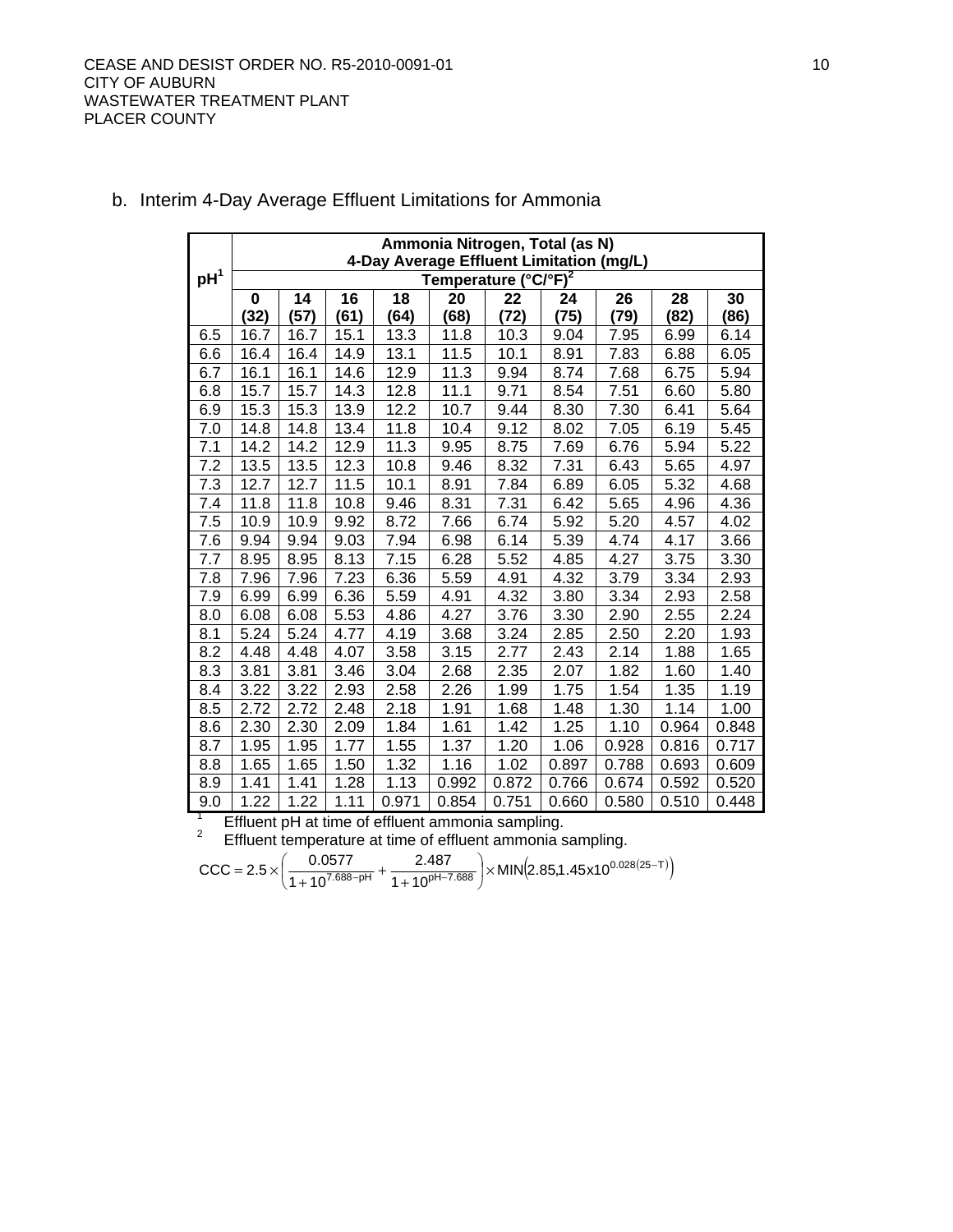|                 | Ammonia Nitrogen, Total (as N)<br>Average Monthly Effluent Limitation (mg/L) |       |       |       |                                  |       |       |       |       |       |  |  |
|-----------------|------------------------------------------------------------------------------|-------|-------|-------|----------------------------------|-------|-------|-------|-------|-------|--|--|
| pH <sup>1</sup> |                                                                              |       |       |       | Temperature (°C/°F) <sup>2</sup> |       |       |       |       |       |  |  |
|                 | $\bf{0}$                                                                     | 14    | 16    | 18    | 20                               | 22    | 24    | 26    | 28    | 30    |  |  |
|                 | (32)                                                                         | (57)  | (61)  | (64)  | (68)                             | (72)  | (75)  | (79)  | (82)  | (86)  |  |  |
| 6.5             | 6.67                                                                         | 6.67  | 6.06  | 5.33  | 4.68                             | 4.12  | 3.62  | 3.18  | 2.80  | 2.46  |  |  |
| 6.6             | 6.57                                                                         | 6.57  | 5.97  | 5.25  | 4.61                             | 4.05  | 3.56  | 3.13  | 2.75  | 2.42  |  |  |
| 6.7             | 6.44                                                                         | 6.44  | 5.86  | 5.15  | 4.52                             | 3.98  | 3.50  | 3.07  | 2.70  | 2.37  |  |  |
| 6.8             | 6.29                                                                         | 6.29  | 5.72  | 5.03  | 4.42                             | 3.89  | 3.42  | 3.00  | 2.64  | 2.32  |  |  |
| 6.9             | 6.12                                                                         | 6.12  | 5.56  | 4.89  | 4.30                             | 3.78  | 3.32  | 2.92  | 2.57  | 2.25  |  |  |
| 7.0             | 5.91                                                                         | 5.91  | 5.37  | 4.72  | 4.15                             | 3.65  | 3.21  | 2.82  | 2.48  | 2.18  |  |  |
| 7.1             | 5.67                                                                         | 5.67  | 5.15  | 4.53  | 3.98                             | 3.50  | 3.08  | 2.70  | 2.38  | 2.09  |  |  |
| 7.2             | 5.39                                                                         | 5.39  | 4.90  | 4.31  | 3.78                             | 3.33  | 2.92  | 2.57  | 2.26  | 1.99  |  |  |
| 7.3             | 5.08                                                                         | 5.08  | 4.61  | 4.06  | 3.57                             | 3.13  | 2.76  | 2.42  | 2.13  | 1.87  |  |  |
| 7.4             | 4.73                                                                         | 4.73  | 4.30  | 3.78  | 3.32                             | 2.92  | 2.57  | 2.26  | 1.98  | 1.74  |  |  |
| 7.5             | 4.36                                                                         | 4.36  | 3.97  | 3.49  | 3.06                             | 2.69  | 2.37  | 2.08  | 1.83  | 1.61  |  |  |
| 7.6             | 3.98                                                                         | 3.98  | 3.61  | 3.18  | 2.79                             | 2.45  | 2.16  | 1.90  | 1.67  | 1.47  |  |  |
| 7.7             | 3.58                                                                         | 3.58  | 3.25  | 2.86  | 2.51                             | 2.21  | 1.94  | 1.71  | 1.50  | 1.32  |  |  |
| 7.8             | 3.18                                                                         | 3.18  | 2.89  | 2.54  | 2.23                             | 1.96  | 1.73  | 1.52  | 1.33  | 1.17  |  |  |
| 7.9             | 2.80                                                                         | 2.80  | 2.54  | 2.24  | 1.96                             | 1.73  | 1.52  | 1.33  | 1.17  | 1.03  |  |  |
| 8.0             | 2.43                                                                         | 2.43  | 2.21  | 1.94  | 1.71                             | 1.50  | 1.32  | 1.16  | 1.02  | 0.897 |  |  |
| 8.1             | 2.10                                                                         | 2.10  | 1.91  | 1.68  | 1.47                             | 1.29  | 1.14  | 1.00  | 0.879 | 0.773 |  |  |
| 8.2             | 1.79                                                                         | 1.79  | 1.63  | 1.43  | 1.26                             | 1.11  | 0.973 | 0.855 | 0.752 | 0.661 |  |  |
| 8.3             | 1.52                                                                         | 1.52  | 1.39  | 1.22  | 1.07                             | 0.941 | 0.827 | 0.727 | 0.639 | 0.562 |  |  |
| 8.4             | 1.29                                                                         | 1.29  | 1.17  | 1.03  | 0.906                            | 0.796 | 0.700 | 0.615 | 0.541 | 0.475 |  |  |
| 8.5             | 1.09                                                                         | 1.09  | 0.990 | 0.870 | 0.765                            | 0.672 | 0.591 | 0.520 | 0.457 | 0.401 |  |  |
| 8.6             | 0.920                                                                        | 0.920 | 0.836 | 0.735 | 0.646                            | 0.568 | 0.499 | 0.439 | 0.386 | 0.339 |  |  |
| 8.7             | 0.778                                                                        | 0.778 | 0.707 | 0.622 | 0.547                            | 0.480 | 0.422 | 0.371 | 0.326 | 0.287 |  |  |
| 8.8             | 0.661                                                                        | 0.661 | 0.601 | 0.528 | 0.464                            | 0.408 | 0.359 | 0.315 | 0.277 | 0.244 |  |  |
| 8.9             | 0.565                                                                        | 0.565 | 0.513 | 0.451 | 0.397                            | 0.349 | 0.306 | 0.269 | 0.237 | 0.208 |  |  |
| 9.0             | 0.486                                                                        | 0.486 | 0.442 | 0.389 | 0.342                            | 0.300 | 0.264 | 0.232 | 0.204 | 0.179 |  |  |

c. Interim Average Monthly Effluent Limitations for Ammonia

<sup>1</sup> Effluent pH at time of effluent ammonia sampling.<br><sup>2</sup> Effluent temperature at time of effluent emmonia c

Effluent temperature at time of effluent ammonia sampling.

 $\frac{1577}{( 7.688 - \text{pH} )} + \frac{2.467}{( 1 + 10^{ \text{pH} - 7.688}} \times \text{MIN} (2.85, 1.45 \times 10^{0.028(25 - \text{T})})$ 2.487  $1+10$  $CCC = \left(\frac{0.0577}{1 + 10^{7.688 - pH}} + \frac{2.487}{1 + 10^{pH - 7.688}}\right) \times MIN(2.85, 1.45 \times 10^{0.028(25 - pH)}).$  $\left(\frac{0.0577}{0.057688 \text{ m}^2} + \frac{2.487}{0.0221 \text{ m}^2 \cdot 2.088} \right)$ ⎝ ⎛ +  $=\left(\frac{6.6611}{1+10^{7.688-pH}}+ \right)$ 

- 5. For the compliance schedules required by this Order the Discharger shall submit to the Regional Water Board on or before each compliance report due date, the specified document or, if appropriate, a written report detailing compliance or noncompliance with the specific schedule date and task. If noncompliance is being reported, the reasons for such noncompliance shall be stated, and shall include an estimate of the date when the Discharger will be in compliance. The Discharger shall notify the Central Valley Water Board by letter when it returns to compliance with the time schedule.
- 6. If, in the opinion of the Executive Officer, the Discharger fails to comply with the provisions of this Order, the Executive Officer may apply to the Attorney General for judicial enforcement or issue a complaint for Administrative Civil Liability.